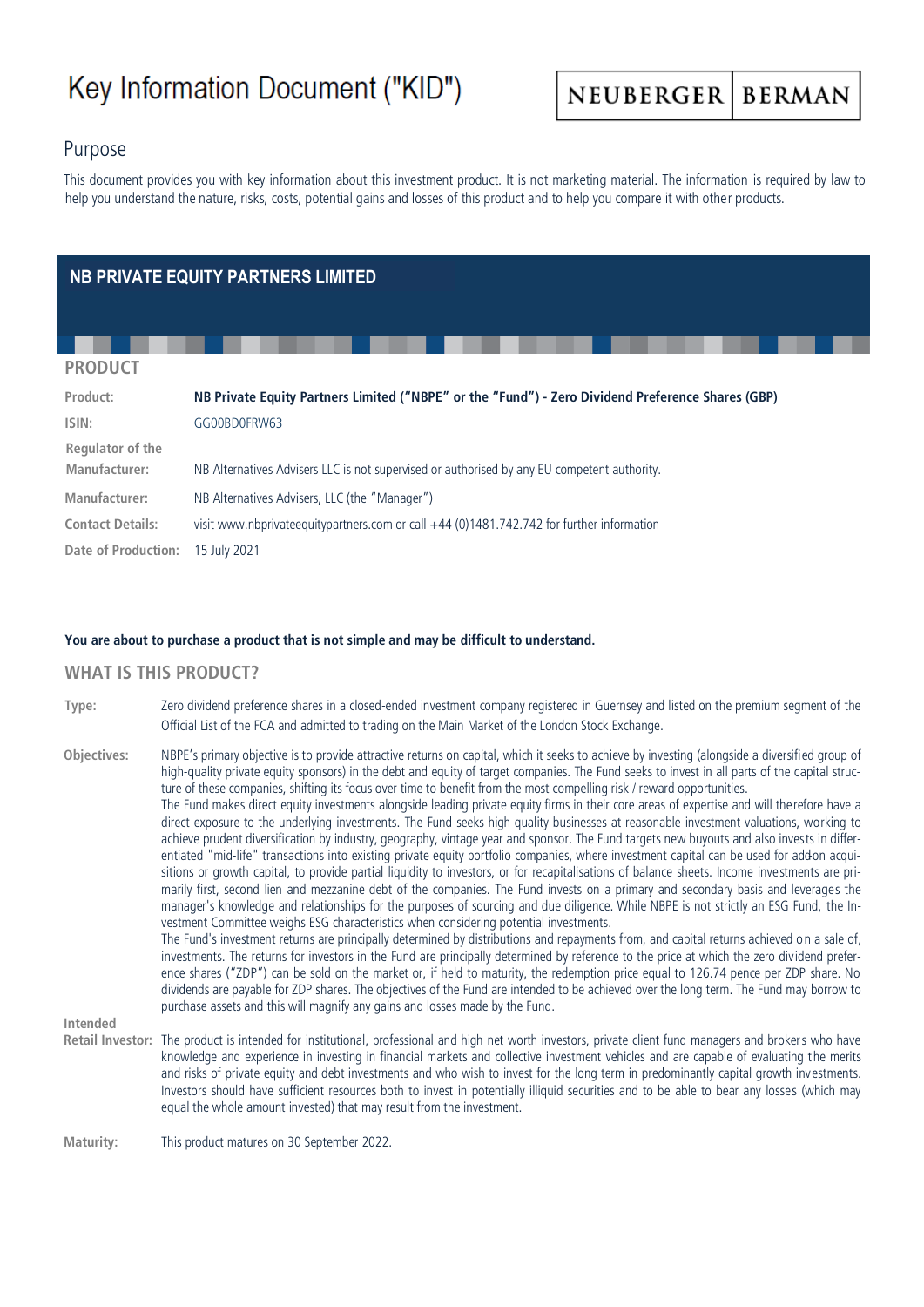#### **NEUBERGER BERMAN**

# WHAT ARE THE RISKS AND WHAT COULD LGET IN RETURN?

#### Risk Indicator

The summary risk indicator is a guide to the level of risk of the Product compared to other products. It shows how likely it is that the Product will lose money because of movements in the market or because we are not able to pay you. We have classified this Product as 3 out 7, which is a a medium-low risk class. This rates the potential losses from future performance at a medium-low level, and poor market conditions are unlikely to impact our capacity to pay you. This Product does not include any protection from future market performance so you could lose some or all of your investment. If we are not able to pay what is owed, you could lose your entire investment.



The following are some of the other risks materially relevant to the PRIIP which are not taken into account in the summary risk indicator:

External market and economic risks; strategic risks; investment and portfolio performance risks; liquidity management and foreign exchange exposure; operational risks such as key personnel retention.

See further the Annual Report for the Company as cited in the section "Other Relevant Information" below.

This product does not include any protection from future market performance so you could lose some or all of your investment. If we are not able to pay you what is owed, you could lose your entire investment.

# Performance Scenarios

#### **Market developments in the future cannot be accurately predicted. The scenarios shown are only an indication of some of the possible outcomes based on recent returns. Actual returns could be lower.**

This table shows the money you could get back over the next 1.4 years, under different scenarios, assuming that you invest in £10,000 from the outset. The scenarios shown illustrate how your investment could perform. You can compare them with the scenarios of other products. The scenarios presented are an estimate of future performance based on evidence from the past on how the value of this investment varies, and are not an exact indicator. What you get back will vary depending on how the market performs and how long you keep the investment. The stress scenario shows what you might get back in extreme market circumstances, and it does not take into account the situation where we are not able to pay you. The figures shown include all the costs of the product itself, but may not include all the costs that you pay to your advisor or distributor. The figures do not take into account your personal tax situation, which may also affect how much you get back.

| <b>Scenarios</b><br>Based on GBP 10,000 Investment |                                     | year      | 1.4 years                    |  |
|----------------------------------------------------|-------------------------------------|-----------|------------------------------|--|
|                                                    |                                     |           | (Recommended holding period) |  |
| Stress Scenario                                    | What you might get back after costs | £8,746    | £9,641                       |  |
|                                                    | Average return each year            | $-12.54%$ | $-2.59%$                     |  |
| Unfavourable Scenario                              | What you might get back after costs | £9,970    | £9,958                       |  |
|                                                    | Average return each year            | $-0.30%$  | $-0.30%$                     |  |
| Moderate Scenario                                  | What you might get back after costs | £10,340   | £10,474                      |  |
|                                                    | Average return each year            | 3.40%     | 3.38%                        |  |
| Favourable Scenario                                | What you might get back after costs | £10.474   | £10,474                      |  |
|                                                    | Average return each year            | 4.74%     | 3.38%                        |  |

# **WHAT HAPPENS IF NB ALTERNATIVES ADVISERS, LLC IS UNABLE TO PAY OUT?**

The manufacturer has no obligations to pay out. Investors may, however, suffer financial loss if the Fund is unable to pay out. Investors do not have protection from an investor compensation or guarantee scheme.

# **WHAT ARE THE COSTS?**

The Reduction in Yield (RIY) shows what impact the total costs you pay will have on the investment return you might get. The total costs take into account one-off, ongoing and incidental costs. The amounts shown here are the cumulative costs of the product itself, for three different holding periods. They include potential early exit penalties. The figures assume you invest £10,000. The figures are estimates and may change in the future.